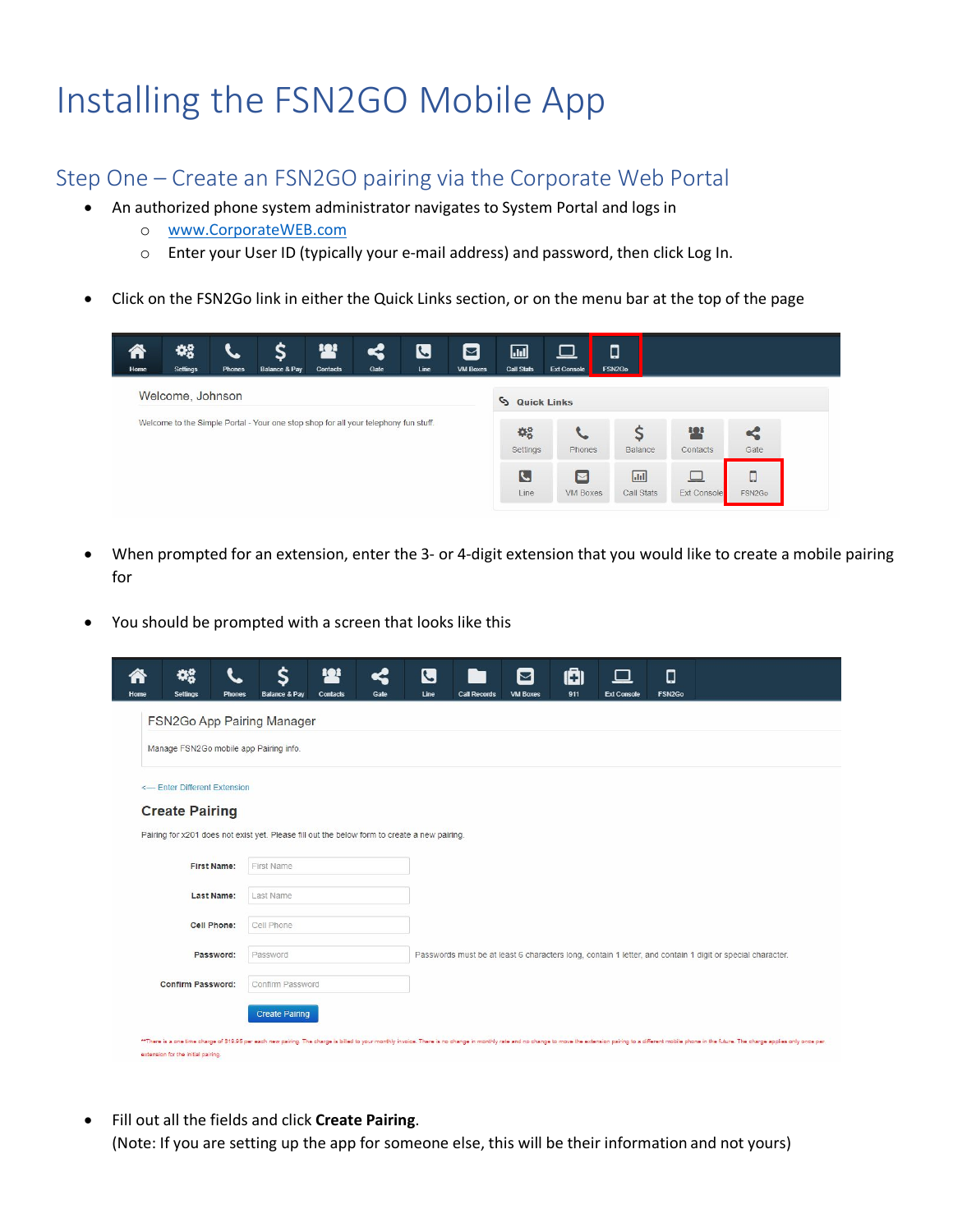The system will validate the information and you will be taken to the management screen.

This is also the screen you will visit to update existing pairings

| <b>General Info</b> |                    | <b>A</b> FSN2Go Password     |                                                                                                              |
|---------------------|--------------------|------------------------------|--------------------------------------------------------------------------------------------------------------|
|                     |                    |                              |                                                                                                              |
| <b>First Name:</b>  | John               | <b>Your Security PIN:</b>    | Your Security PIN                                                                                            |
| Last Name:          | Smith              |                              | Your own 4 digit PIN is required to change the Mobile App<br>Password for this User.                         |
| <b>Cell Phone:</b>  | 4125551212         | <b>New FSN2Go Pairing</b>    | New FSN2Go Pairing Password                                                                                  |
| Outgoing Caller ID: | 4127459000         | Password:                    | Passwords must be at least 6 characters long, contain 1<br>letter, and contain 1 digit or special character. |
|                     | <b>Update Info</b> | <b>Confirm New Password:</b> | Confirm New Password                                                                                         |

- Write down the full ten digit number blue text show by the red box above The end use will need this number. This will be the FSN2GO app's "user name"
- The **General Info** section is where you can update the name or cell phone number associated with this extension
- The **FSN2Go Password** section is where you can update the pairing password

Note: The **Your Security Pin** field is **your** numeric pin that was setup for the portal and isn't related to the app. If you have forgotten yours, please contact customer service to have this reset.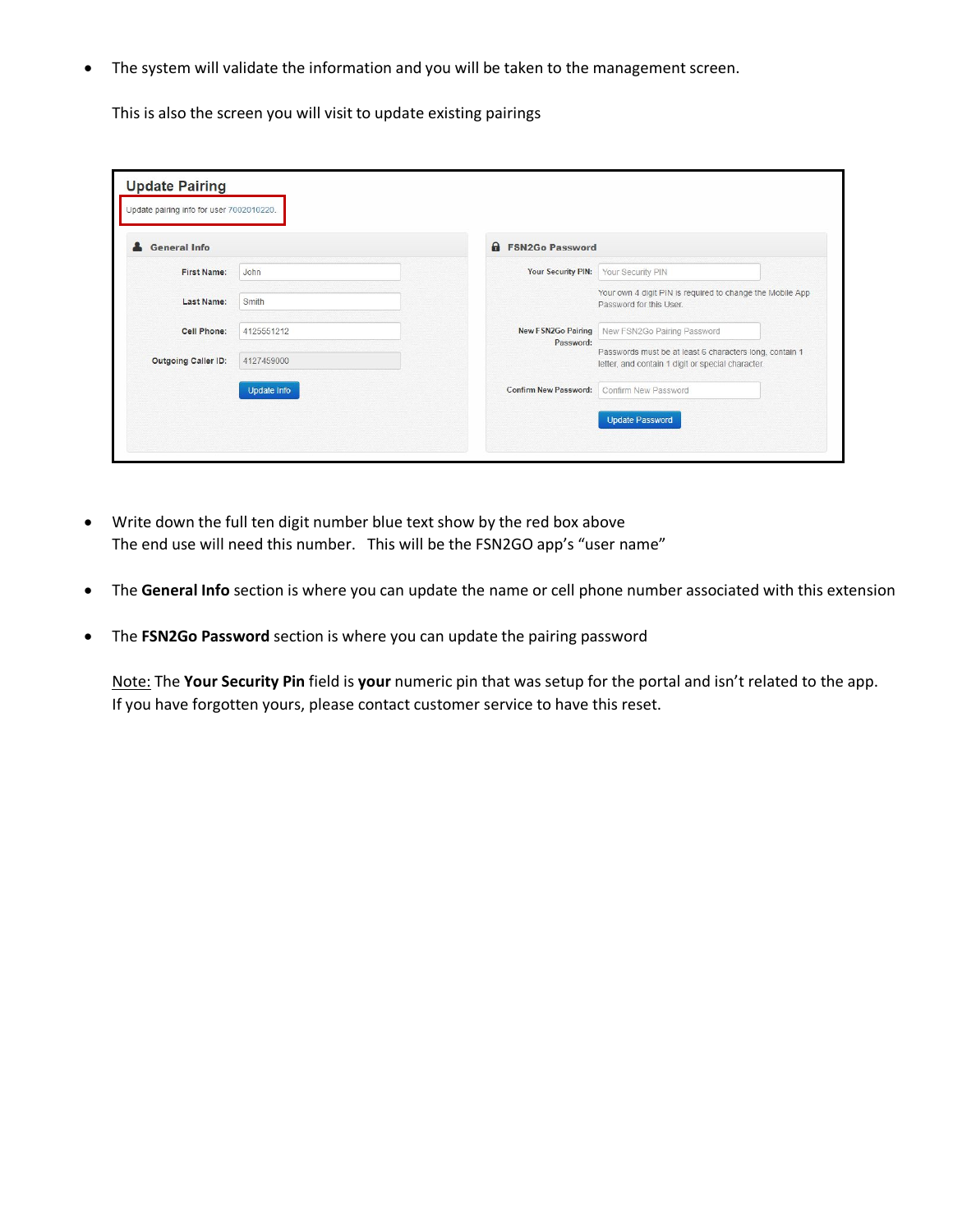## Step Two – Installing the Application

Android:

Users can install the FSN 2GO app by going to their respective app stores and searching for FSN2GO

∛{∰...∥ 86% ∎  $8:58$  $\overline{\mathbf{v}}$  $\leftarrow$ fsn 2go **FSN 2GO Full Service Network FSN**<br>2G0  $4.0\,\star$ **Fox Sports Go** FOX Sports Interactive  $3.6*$ Voice Channer